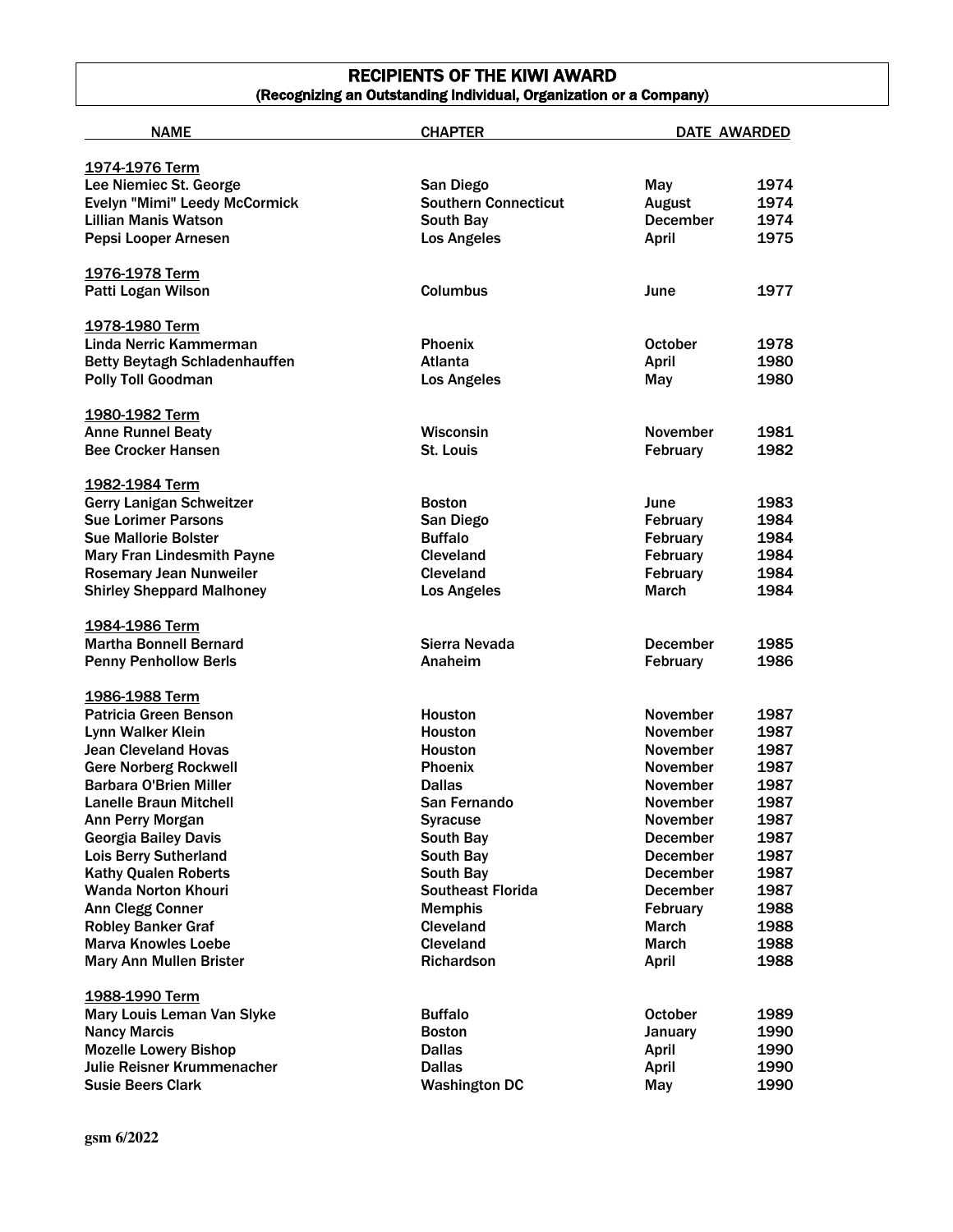### RECIPIENTS OF THE KIWI AWARD (Continued) (Recognizing an Outstanding Individual, Organization or a Company)

| <b>NAME</b>                     | <b>CHAPTER</b>             | <b>DATE AWARDED</b> |      |
|---------------------------------|----------------------------|---------------------|------|
|                                 |                            |                     |      |
| 1990-1992 Term                  |                            |                     |      |
| <b>Sandra Rehrauer Costi</b>    | South Bay                  | <b>October</b>      | 1991 |
| Joanne Riedel Oden              | South Bay                  | <b>October</b>      | 1991 |
| <b>Carolyn Klemme White</b>     | South Bay                  | <b>October</b>      | 1991 |
| <b>Linda Swensen Burdusis</b>   | <b>Golden Gate</b>         | January             | 1992 |
| <b>Boots Johnson Hogate</b>     | Chicago                    | January             | 1992 |
| <b>Isabel Yentzer Telling</b>   | <b>Florida Space Coast</b> | February            | 1992 |
| <b>Maggie Condon Kelly</b>      | <b>Washington DC</b>       | <b>March</b>        | 1992 |
| <b>Jo-Ann Milless Prater</b>    | Columbus                   | April               | 1992 |
| 1992-1994 Term                  |                            |                     |      |
| Lyn Ward Weber                  | <b>Washington DC</b>       | <b>December</b>     | 1993 |
| <b>Betty Davis Fitzgerald</b>   | Raleigh/Durham             | <b>March</b>        | 1994 |
| <b>Lee Power Howell</b>         | <b>Nashville</b>           | <b>April</b>        | 1994 |
| 1994-1996 Term                  |                            |                     |      |
| Dee Van Hoy Grinnell            | Los Angeles                | May                 | 1995 |
| <b>Lynn Griggs Hamilton</b>     | <b>Los Angeles</b>         | May                 | 1995 |
| <b>Pat Coffman Bothe</b>        | <b>Houston</b>             | May                 | 1995 |
| <b>Ellen Willard Broyles</b>    | South Bay                  | November            | 1995 |
| <b>Ann Newell Pobanz</b>        | South Bay                  | <b>November</b>     | 1995 |
| <b>Babbs Schutte Skinner</b>    | South Bay                  | <b>November</b>     | 1995 |
| <b>Lynne Smith Variano</b>      | South Bay                  | <b>November</b>     | 1995 |
| Nellie Kemm Regan               | <b>Diablo Valley</b>       | November            | 1995 |
| 1996-1998 Term                  |                            |                     |      |
| Irma Fludak Crozier             | <b>Dallas</b>              | September           | 1997 |
| <b>Anne Cosler Trovington</b>   | South Bay                  | November            | 1997 |
| Linda McConnell Lonergan        | San Diego                  | February            | 1997 |
| <b>Lu Mitchell Arens</b>        | Chicago                    | February            | 1997 |
| <b>Ruth Kress Banas</b>         | Chicago                    | February            | 1997 |
| Barbara Isganderian Burl        | Chicago                    | February            | 1997 |
| <b>Cherie Ward Caravette</b>    | Chicago                    | <b>February</b>     | 1997 |
| <b>Genevieve Boyl Johnson</b>   | Chicago                    | February            | 1997 |
| <b>Bille Berliner Kigin</b>     | Chicago                    | February            | 1997 |
| <b>Colette Mulcahy Zola</b>     | Chicago                    | February            | 1997 |
| <b>Park Lawn Association</b>    | Chicago                    | February            | 1997 |
| 1998-2000 Term                  |                            |                     |      |
| <b>Brenda Cunningham Hanley</b> | <b>Boston</b>              | <b>August</b>       | 1998 |
| <b>Jan Houf Moscaret</b>        | <b>Los Angeles</b>         | November            | 1998 |
| Kay Kutchman Bays               | San Diego                  | April               | 1999 |
| Mary Kay Carroll Birmingham     | South Bay                  | <b>October</b>      | 1999 |
| <b>Joanna Tucker Sperry</b>     | South Bay                  | <b>October</b>      | 1999 |
| <b>Gerrie Skaggs McAlhany</b>   | <b>Richardson</b>          | <b>November</b>     | 1999 |
| Kay Jerman Jennings             | <b>Los Angeles</b>         | May                 | 1999 |
| 2000-2002 Term                  |                            |                     |      |
| <b>Nan Duncan Dorsey</b>        | <b>Florida Gulf Coast</b>  | May                 | 2001 |
| Norma Jean Schwarz McCann       | <b>Florida Gulf Coast</b>  | May                 | 2001 |
| Carolyn Hoffmann Unsworth       | <b>Dallas</b>              | June                | 2001 |
| <b>Patti Siegman Low</b>        | <b>Washington DC</b>       | September           | 2001 |
| <b>Gretchen Kaiser Smith</b>    | <b>Washington DC</b>       | September           | 2001 |
| Dorothy Dyson Ely               | <b>Washington DC</b>       | September           | 2002 |
| <b>Stana Waser Edgington</b>    | South Bay                  | <b>March</b>        | 2002 |
| <b>Cathy Koke Gebhart</b>       | South Bay                  | March               | 2002 |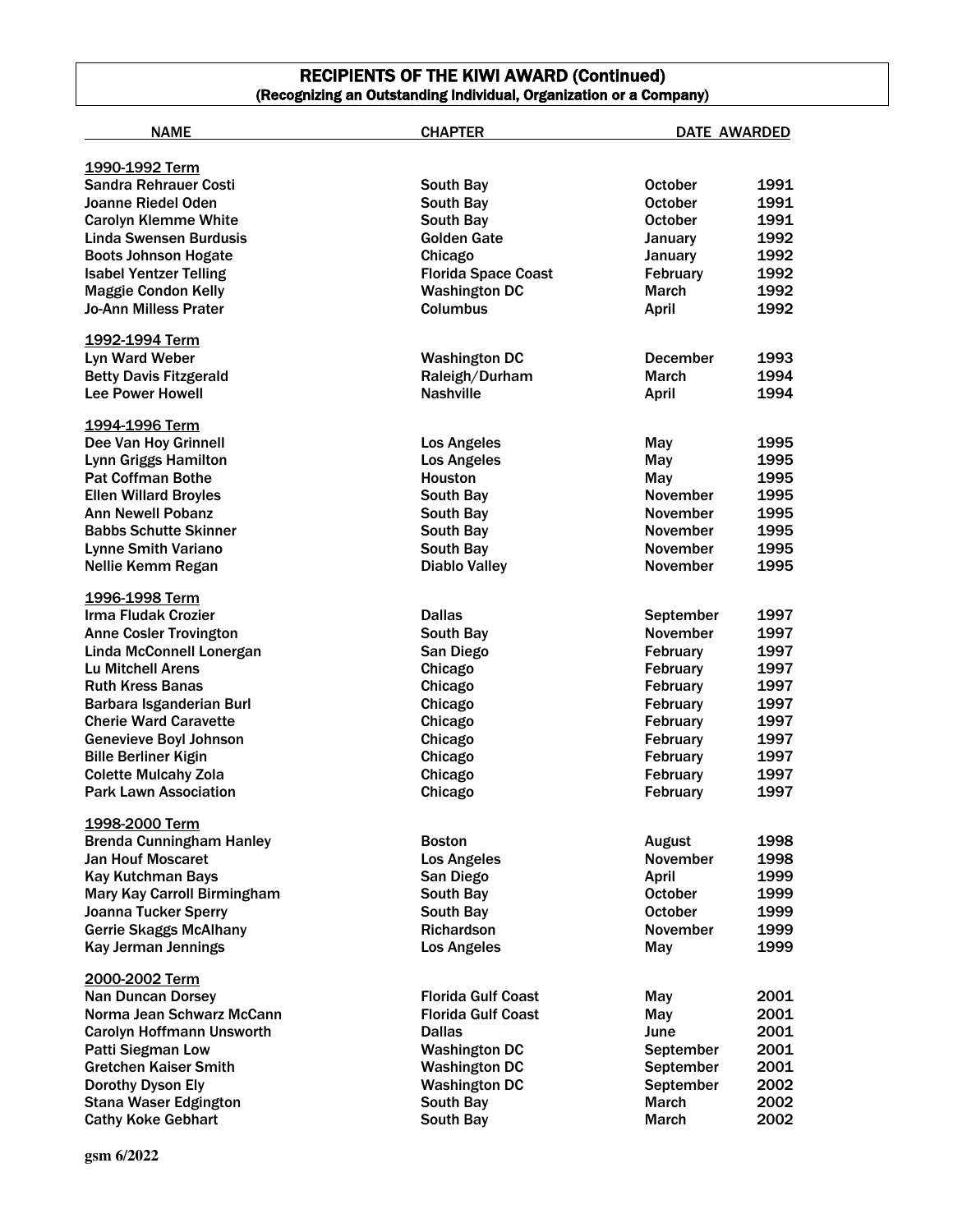## RECIPIENTS OF THE KIWI AWARD (Continued) (Recognizing an Outstanding Individual, Organization or a Company)

| <b>NAME</b>                                     | <b>CHAPTER</b>                             | DATE AWARDED |
|-------------------------------------------------|--------------------------------------------|--------------|
| 2002-2004 Term                                  |                                            |              |
| <b>Marilyn Costigan</b>                         | <b>Los Angeles</b>                         | 2004         |
| Patricia Chapman Donovan                        | <b>Buffalo</b>                             | 2004         |
|                                                 |                                            |              |
| 2004-2006 Term                                  |                                            |              |
| <b>Merrily Scharpf Goff</b>                     | San Diego                                  | 2006         |
| K.Lynn Hoffmann Yelvington                      | Carefree                                   | 2006         |
| <b>Ginny Day McKillop</b>                       | <b>Central Florida</b>                     | 2006         |
| <b>Jane Meyer Reilly</b>                        | <b>Denver</b>                              | 2006         |
| <b>Pilar Hornbuckle Simmons</b>                 | South Bay                                  | 2006         |
| 2006-2008 Term                                  |                                            |              |
| Lynn Griggs Hamilton (posthumously)             | Phoenix                                    | 2008         |
| <b>Jane McDonald Jamison</b>                    | <b>Central Florida</b>                     | 2008         |
| <b>Gelena Wilson Parslow</b>                    | <b>Los Angeles</b>                         | 2008         |
| 2008-2010 Term                                  |                                            |              |
| <b>Christine Watts Greenlaw Dolby</b>           | <b>Washington DC</b>                       | 2010         |
|                                                 |                                            |              |
| 2010-2012 Term<br><b>Mary Lu Schmitt Keyser</b> |                                            |              |
| <b>Susie Beers Clark</b>                        | <b>Los Angeles</b><br><b>Washington DC</b> | 2012<br>2012 |
|                                                 |                                            |              |
| 2012-2014 Term                                  |                                            |              |
| <b>Marcia Davis Fernandes</b>                   | <b>Los Angeles</b>                         | 2014         |
| 2014-2016 Term                                  |                                            |              |
| <b>Colleen Fisher Racz</b>                      | Carefree                                   | 2016         |
| <b>Kay Middleton</b>                            | <b>Golden Gate</b>                         | 2016         |
| 2016-2018 Term                                  |                                            |              |
| <b>Arden Stohr Orlando</b>                      | <b>Los Angeles</b>                         | 2018         |
| <b>Marge Coulsen Holmes</b>                     | DFW/Mid-Cities                             | 2018         |
| <b>Carol Piccoli Klain</b>                      | Carefree                                   | 2018         |
| <b>Gerrie Skaggs McAlhany</b>                   | Carefree                                   | 2018         |
| <b>Pam Sprague Sandberg</b>                     | Carefree                                   | 2018         |
| <b>Jackie Flora Sorenson</b>                    | Carefree                                   | 2018         |
| <b>Maureen Dorman DiCola</b>                    | O'Hare                                     | 2018         |
| 2018-2020                                       |                                            |              |
| <b>Peggy Wright Lane</b>                        | <b>Kansas City</b>                         | 2019         |
| <b>Marilyn Sommers Sylvan</b>                   | Tulsa                                      | 2020         |
| <b>Sandra Gladney</b>                           | AACU/Liaison-TKC                           | 2020         |
| <b>Rita Wilkinson Pirie</b>                     | <b>Member at Large</b>                     | 2020         |
|                                                 |                                            |              |
| 2020-2022 Term                                  |                                            |              |
| <b>Brenda Tate Nolan</b>                        | Dayton                                     |              |
| <b>Beverly Morrison Dismukes</b>                | <b>Memphis</b>                             |              |
| Jerry Ann Wheatley Piontkowski                  | Louisville                                 |              |
| <b>Casey Cacioppo Bode</b>                      | <b>Golden Gate</b>                         |              |
| <b>Janet Dunlap Craven</b>                      | <b>Oklahoma City</b>                       |              |
| Kathy ("Kat") Applegate Walton                  | <b>Florida Gulf Coas</b>                   |              |